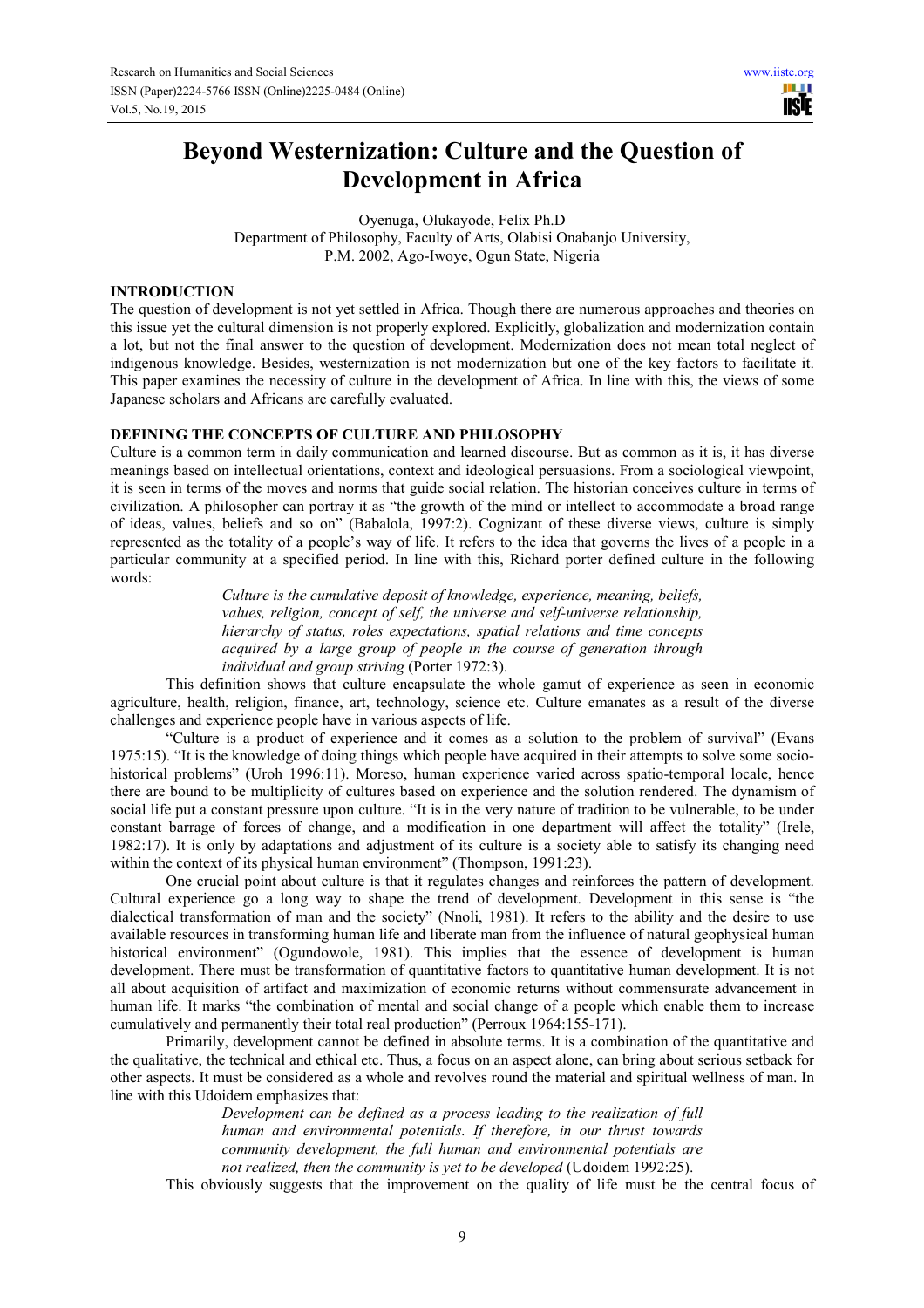#### development.

Philosophy as the intellectual progenitor of other academic disciplines is difficult to be univocally defined. Nevertheless, within the contextual reference of this paper, philosophy is rational thinking into human existence with a view to preferring answers to puzzles and existential challenges. It marks a critical intellectual adventure to interpret human experience, make life meaningful and generate theoretical foundation for the good life. It is reflective and critical thinking about the concepts and principles which we use to organize our experience in morals, religion, in social and political life, in law, in history and the natural sciences" (Sodipo, 2004:16).

# **NECESSITY OF A PHILOSOPHY OF CULTURE**

Culture is an expression of a people's intellectual exploit through institutionalized means of tackling the problem posed by experience and other challenges of life. Culture as we know it, is only human culture and has reference to concrete human beings who experience and express it. In retwon, experience is determined by the place in which group and individual live and it is for this reason that groups and individuals belonging to different cultures will differ mentally from one another". (Montagu 1961:20) Men have different experience and this manifest in different cultures. Furthermore, all cultures are relative to their different assumptions about the nature of reality and people have certain emotional attachment to their cultural values. It is equally valid that man must adjust their intellectual positions, in order to gasp the values of other cultures" (Anyanwu 1981: 22- 23).

The issue at stake is that the cultural experience of a people is vital to the understanding of their philosophy of life and life. Thus, the application of a foreign epistemological model may be damaging to the corpus of a foreign cultural model. It is nothing but the super-imposition of a foreign category of understanding. Thus, understanding culture entails understanding the philosophy of experience of a group of people. In other words, without a sound philosophy of culture, the development of 'a people' in a given locale may be distorted and models that are adopted may be incongruent with their existential challenges. E.A. Anyanwu further emphasizes the imperative of this cultural philosophy. He writes:

> *Cultural philosophy demands that we should know the basic assumptions about reality in every culture as well as the standards in terms of which cultures interpret the fact of experience. Furthermore, the need for understanding man as a product of culture as well as meaning maker is so important today that philosophers cannot afford to dissipate their energy on methodology…* (Anyanwu, 1981:40)

Philosophy does not possess, the one – truth and a cultural approach to the study of development and philosophy may enable us to understand that the principle of autonomy of inquiry cannot be compromised without a distortion of cultural life and experience. "To by-pass experience in the pursuit of truth is to make oneself a God for only he can say 'let there be and there is" (Kaplan, 1961:4).

Modernization must not be interpreted as westernization. It must not be considered to exclusively rule out indigenous knowledge or technology. Writing on this from the Japanese experience, Nishids Kitaro observes:

*obviously, there is much to admire and much to learn from the dazzling developments in western cultures where form belongs to being and taking form is seen as a good. But is there not something fundamental in the culture of the east and have nurtured our ancestors for thousand of years… something beneath the surface that can see the form of the formless…* (Kitaro, 1927: 255)

Kitaro is not against the sophistication of western technology, but this must be done in synergy with the traditional wisdom and strong ethos of indigenous Japanese life.

One lesson from Japanese current in development philosophy is the quest to look within. Adaptation of development does not mean whole sale adoption without the possibility of adjustment and indigenous duplication. Globalization is good but it must not be done in the form of uncritical opening up of border and policy to allow anything to come in. The ideology of an alleged superior culture and what it has to gain must be properly considered. Nishitan Keyi (1943) supports this view for the Europeans. The problems of Asia were not something that Keinly affected them personally. Not in the way, the problem of Asia affected us while to Europe Asian was seen as no more than raw materials for their own activities, for us the problem was how to cope effectively with Europe's activeness. This implies a radical scrutiny of western policy on globalization and development.

Really, some modernization theorists identify development with westernization and globalization. They are of the view that the culture of the West possess universality in there thinking irrespective of the peculiarities of a people's cultural life. "Obviously, the kind of scientific knowledge and technology that arose in the West in recent times is easily understood and absorbed virtually just as it is without any change in form. But when it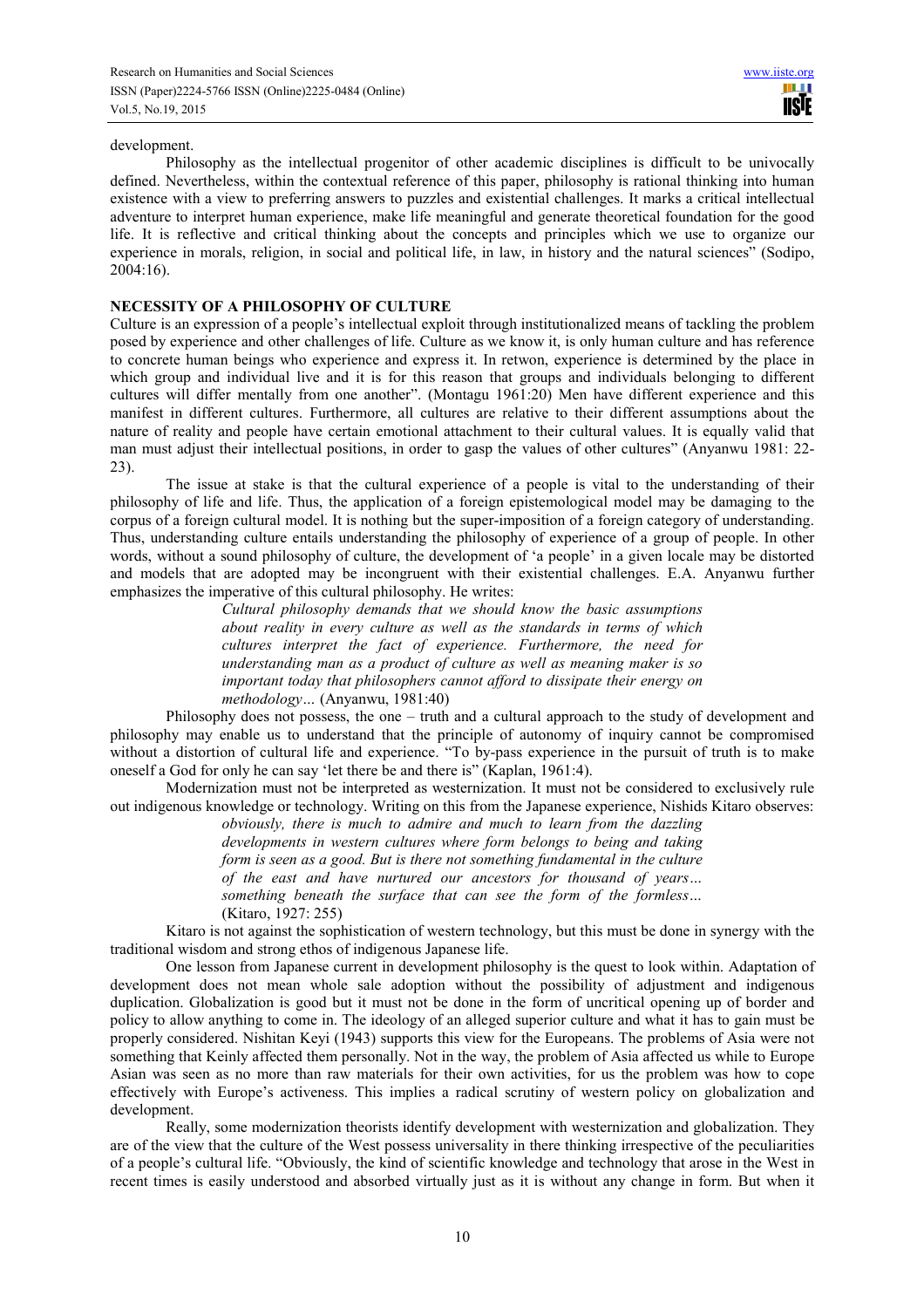comes to other cultural domain, can one really sustain the claim that the cultural products of the West can all be seen as universal while none of the cultural products of other people enjoy such universality"(Hajime 1998:275- 274).

The above position is obviously erroneous. Pane Whiss argued that it is wrong to treat science as an exclusive preserve of a given culture. It is an integral part of every culture. He further reinforces this thesis:

*Either we have a culture or we have no culture if we have a culture, then it is indivisible- one culture, in which scientific attitude, motivations and contributions are as much integral component of our civilization as are the literary and historic facets, the introduction of cleavage between them is purely artificial* (Weiss 1965:16)

In Weiss analysis, science is the culmination of a people's attempt to solve human problem within specific environment. Science is a result of man's pursuit to understand the workings of the universe. It is a universal heritage, not the exclusive preserve of a given culture.

Definitely, to assert that African culture or any culture for that matter is unscientific is to imply that the activities of rational thinking are alien to Africa. But "if science is a process of problem solving, it almost follows that only a society that has never had any problems could possibly not have science " (Uroh, 1996:14). There is no society without any science and technology and in every society there is interplay between forms of life; between for example religious and scientific forms of life" (Oladipo, 1992:23). The thrust of this argument is that science is an integral part of any culture. Regardless of the level of primitivity that may be adduced to it, no culture is totally benefits of science. As such Africa needs an intensification of the idea of philosophy of culture. A critical philosophy that does not pander to regressive orthodoxy. Really, the technical and scientific knowledge systems that were in vogue on the dawn of European colonization could not match the sophistication of European science and technology. The way forward is for Africans to destruct western knowledge, wean indigenous knowledge the two systems for Africa's development. "A synthesis that should give equal recognition to both knowledge systems" (Osei, 2010 : 119).

Development must start from within. It must not be totally imposed from outside if the pattern, the policy and the artifacts are super-imposed, then loss of policy autonomy cannot be averted. Again, indebtedness to advanced nation cannot be done away with. But, in pursuit of a well-entrenched philosophy of culture for Africa development, the following points as stated by Osei are important:

- The content of colonial education was Euro-centered in spite of its pretensions to universal values.
- The mode in which western knowledge was transmitted to Africa by the colonists was alienating.
- Post-colonial formal education systems in Africa have not been adequately shown of the western garb and orientation. African scholars and public figures have been low starters in integrating African indigenous knowledge into the curricula of their schools and universities.

The above exposition by Osei points our attention to the fact that the pedagogic structure of education foe development in Africa must be Africanized. Relevant indigenous science must be co-opted into the curriculum, lest Africans are viewed as robots that must take-in whatever comes from the West.

Part of the outcome of colonialism and the 'science' that sustain it is "that non-western societies and the knowledge that sustain them are taken as obsolete. In the rush towards modernity, we the modernized have not wanted to give those on whom we have imposed the signifies of obsolescence a voice. Infact, as a group, victims are never part of scientific history or discourse" (Hoppers 2002:6). The denigration of African indigenous knowledge and the super-imposition of a foreign model, really inhibit African development to a great extent. The destruction of the fledgling technology of the colonized people was not only deliberately done, but was in fact carried out at all, levels of the people's collective achievements. "local production of some goods were either outright lawed or made unprofitable through the process of dumping, thereby discouraging indigenous manufacturer. Having destroyed this technology, it would be wrong to now assert that Africans had no science or technology" (Uroh 1996: 16).

One point that cannot be gain said is that African culture is not essentially superstitious. In the same vein European culture is not totally scientific. Every culture is an amalgam of both the scientific and the unscientific. Meanwhile, the possibility of diffusion of ideas from the two cannot be ruled out.

Development must start from within. "It is the conscious, articulate and beneficial unveiling of the inner potentials of the resources of a given society."(Iroegbu 2005: 302)

# **CONCLUSION**

Contemporary development in Africa will be difficult without proper integration of cultures and indigenous knowledge. Granted that the slave trade and colonialism hindered the transformation of Africa's indigenous science and technology, yet total reliance (instead of adaptation, adjustment and integration) on the West will not bring about the desired dawn for Africa. Development must be directly connected with culture and a people's experience. The people must actively participate in it. If it pushes them out, if it does not originate from within,